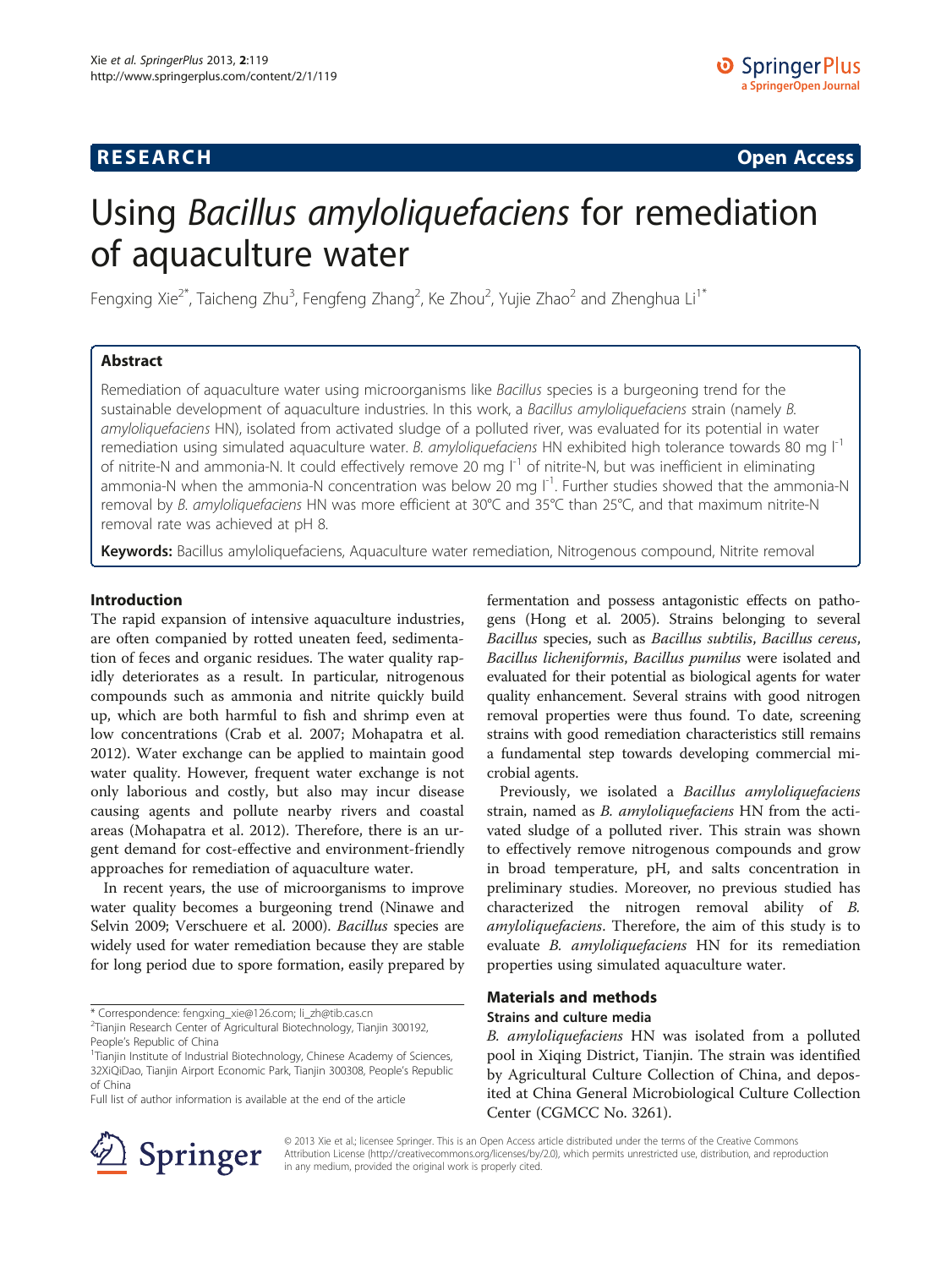<span id="page-1-0"></span>

The culture medium (also referred as basal medium) for B. amyloliquefaciens HN contained (per liter): peptone 8 g, beef extract 3 g, soluble starch 5 g, NaCl 5 g (plus agar 15 g for solid medium). The simulated aquaculture water was prepared referring to Chen [\(2005\)](#page-4-0) and LuzE. De-Bashanet ([2002\)](#page-4-0), which contained (per liter): beef extract 0.5 g, sucrose 0.5 g, NaCl 0.25 g, KH<sub>2</sub>PO<sub>4</sub> 0.075 g.

## Nitrite and ammonia-N tolerance tests

Sodium nitrite and ammonium sulfate were added to the culture medium to make the final concentrations of nitrite-N 1, 5, 10, 20, 40, 80, and 100 mg  $1^{-1}$ , respectively, and those of ammonia-N 10, 20, 40, 80, and 160 mg  $1^{-1}$ , respectively. All the experiments were repeated thrice with the basal medium as control. Three milliliters of strain culture were inoculated into 250 ml shake flask with 100 ml culture media and cultured at 37°C.

#### Removal tests of nitrite-N and ammonia-N

The simulated polluted water was prepared by making the final concentrations of nitrite-N 10, 20, 40, and 80 mg  $1^{-1}$ , respectively, and the concentrations of ammonia-N 5, 10, 20, and 40 mg  $1^{-1}$ , respectively. Three milliliters of strain culture were inoculated into 250 ml shake flask with 100 ml culture media and cultured at 37°C.

## Effects of different conditions on the removal of nitrite-N and ammonia-N

The model polluted water was prepared to make the initial concentration of nitrite-N was 10 mg  $l^{-1}$ , and ammonia-N was 20 mg  $l^{-1}$ . The inoculum volume was 3%, and cultured at different temperature (25°C, 30°C, and 35°C), and different initial pH (pH5.0, 6.0, 7.0, 8.0, and 9.0, adjusted by NaOH and HCl).

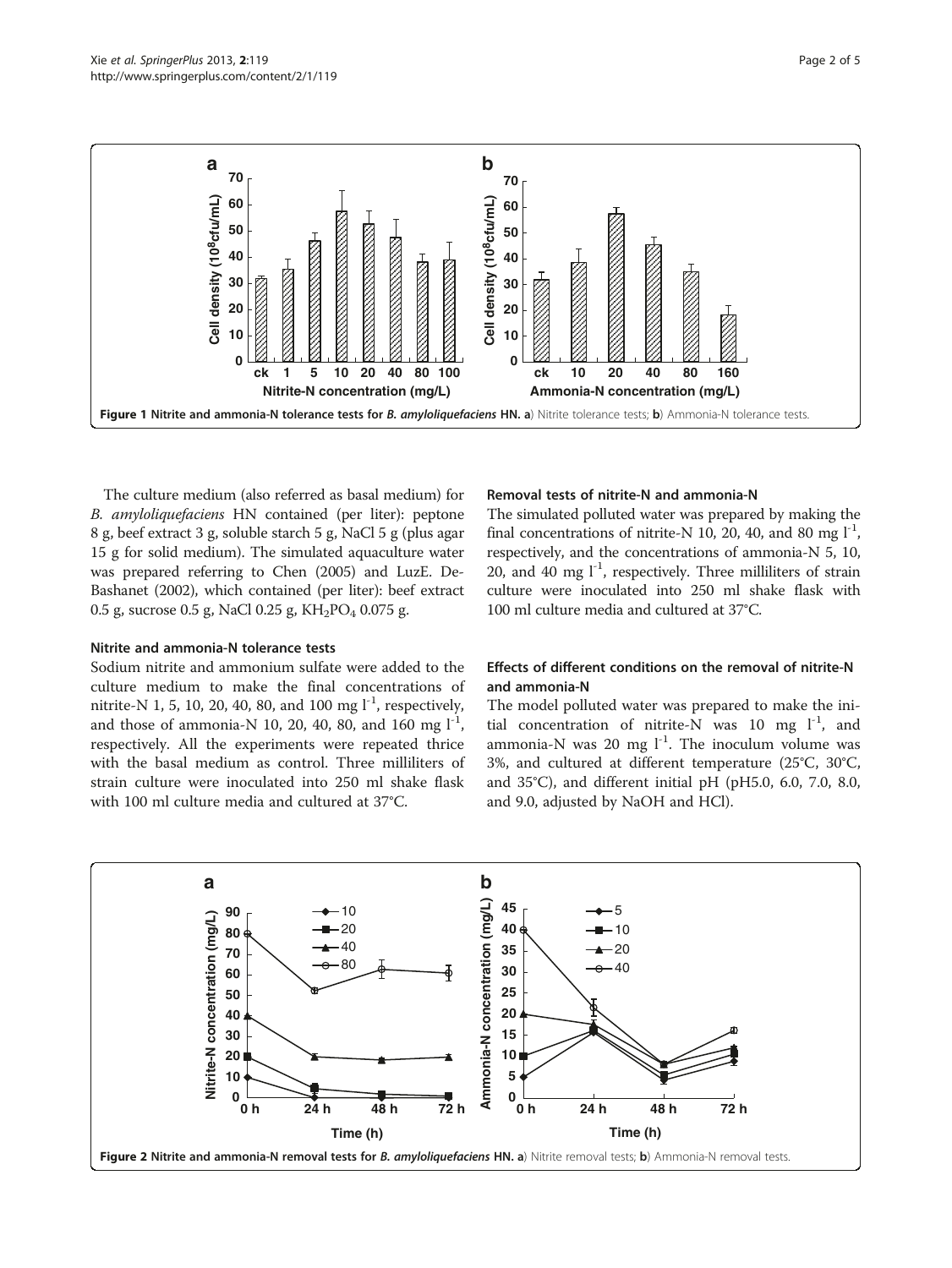<span id="page-2-0"></span>

### Analysis methods

The Nesslar method was used for ammonia determination. The 1,2-ethanediamine, N-1-naphthalenyl-,dihydrochloride spectrophotometric method was used for the nitrite measurement (APHA, [2005](#page-3-0)). The nitrate concentration was measured using the salicylic (2-hydroxybenzoic) acid method (Cataldo et al. [1975](#page-4-0)). Cell concentration was determined by plate counting.

#### Results

#### Nitrite and ammonia-N tolerance tests for of B. amyloliquefaciens HN

For Nitrite-N tolerance test (Figure [1a](#page-1-0)), cell concentrations of B. amyloliquefaciens HN with all tested nitrite-N concentrations were higher that of control, illustrating that the strain could tolerate wide range of nitrite-N. The results also showed that the presence of nitrite-N could promote the growth of B. amyloliquefaciens, especially at low concentrations  $\langle \langle 10 \rangle \rangle$  mg/L). The highest cell concentration was achieved with the nitrite-N concentration of 10 mg  $l^{-1}$ , which is 80.1% higher than that of control.

For ammonia-N tolerance test (Figure [1](#page-1-0)b), all cell concentrations with tested ammonia-N concentrations were higher than that of control, except the one with 160 mg  $l^{-1}$  ammonia-N. The ammonia-N concentration of 20 mg  $l^{-1}$  resulted in the highest cell growth, 79.9% higher than that of control. The results indicated that B. amyloliquefaciens HN can tolerate ammonia-N ranging from 10 mg  $I^{-1}$  to 80 mg  $I^{-1}$ . An ammonia-N concentration of 160 mg  $l^{-1}$  was shown to inhibit the growth of the strain.

## Nitrite-N and ammonia-N removal tests for B. amyloliquefaciens HN

Figure [2a](#page-1-0) showed that the nitrite-N could not be detected within 24 h with an initial nitrite-N concentration of 10 mg  $l^{-1}$ . 90% of the nitrite-N was removed in 24 h for 20 mg  $l^{-1}$ , and almost 100% was removed in 48 h. 19.2 mg  $l^{-1}$  and 20.1 mg  $l^{-1}$  of nitrite-N (representing 53.8%

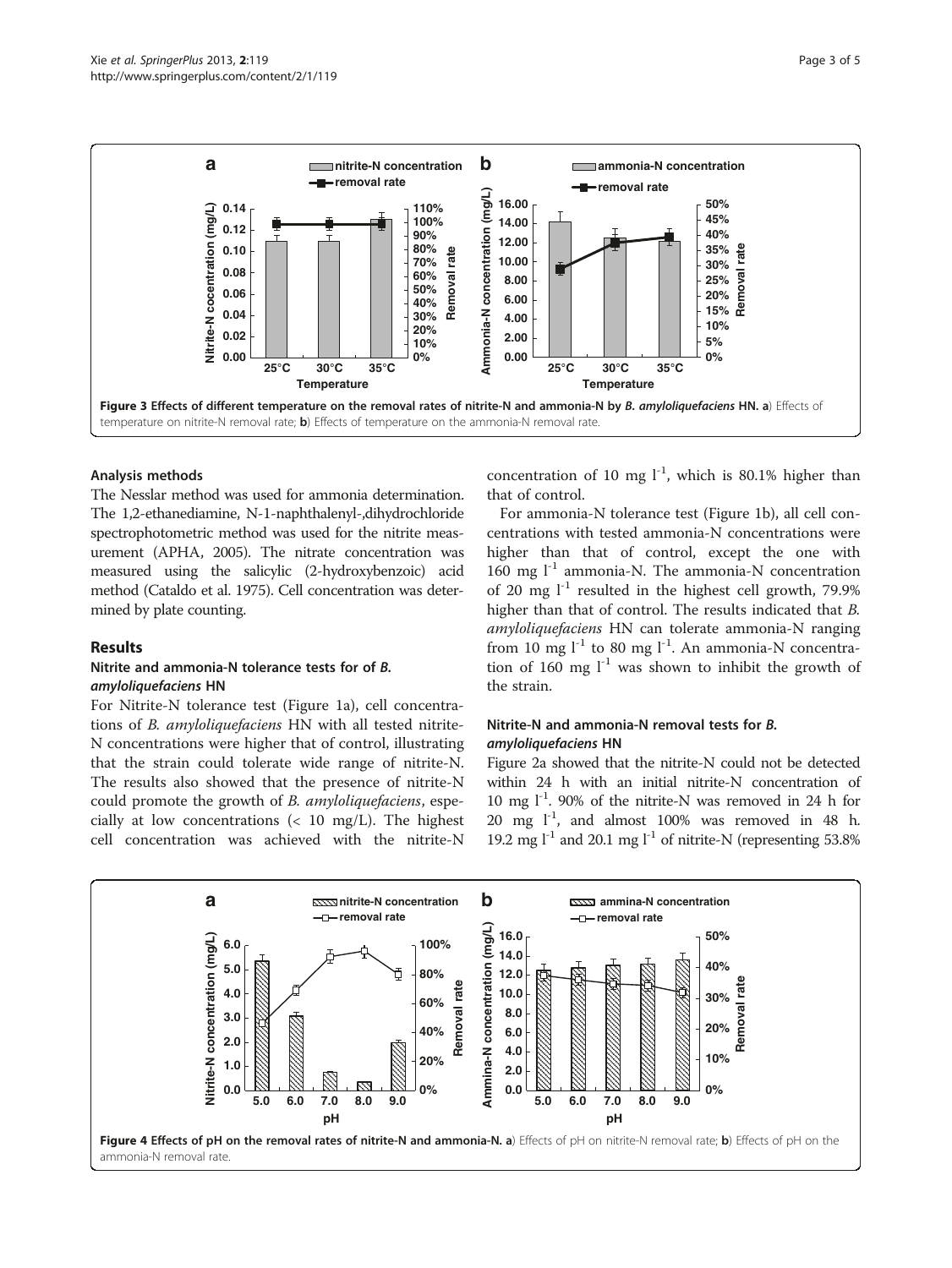<span id="page-3-0"></span>and 21.6% of the total nitrite-N) was eliminated for an initial nitrite-N concentration of 40 mg  $l^{-1}$  and 80 mg  $l^{-1}$ , respectively. The removal rate, however, did not significantly elevated with the time (the residue nitrite-N even increased a little for 80 mg  $1^{-1}$ ), suggesting that the maximum removal concentration of nitrite-N might be around 20 mg  $1^{-1}$ .

With high initial ammonia-N concentrations  $(20 \text{ mg } l^{-1})$ and 40 mg  $\left[1\right]$ , the removal rates of ammonia-N were significant, and maximum removal rates of 59.8% and 79.8% were reached at 48 h (Figure [2b](#page-1-0)). As for low initial ammonia-N concentrations (10 mg  $l^{-1}$  and 20 mg  $l^{-1}$ ), the removal efficiencies of ammonia-N were not efficient. During the time course, the residue ammonia-N levels fluctuated around 10 mg  $I^{-1}$ , suggesting that *B. amyloliquefaciens* HN could not only utilize ammonia-N but also produce it.

## Effects of temperature on the nitrite-N and ammonia-N removal abilities of B. amyloliquefaciens HN

The nitrite-N removal rates of B. amyloliquefaciens HN at 25°C, 30°C and 35°C all reached 99% (Figure [3a](#page-2-0)), suggesting temperature (over the experimental range) did not affect the removal of nitrite-N. The ammonia-N removal rates at 25°C, 30°C and 35°C were 29%, 37.5% and 39.4% respectively (Figure [3b](#page-2-0)), suggesting higher temperature might be preferable for effective removal of ammonia-N by B. amyloliquefaciens HN.

### Effects of pH on the nitrite-N and ammonia-N removal abilities of B. amyloliquefaciens HN

Figure [4a](#page-2-0) showed that pH remarkably influenced the removal of nitrite-N by B. amyloliquefaciens HN. Nitrite-N removal rates increased significantly with increased pH value. A maximum removal rate of 96% could be reached at pH 8.0. Further increase of pH reduced the removal rate. Ammonia-N removal rates from pH  $5.0 \sim 9.0$  were between  $32 \sim 38\%$ , suggesting pH had no significant effects on the removal of ammonia-N (Figure [4b](#page-2-0)).

#### **Discussion**

In this work, we investigated the potential of using B. amylolique faciens in the remediation of aquaculture water. Particularly, its remediation characteristics regarding nitrite and ammonia removal were evaluated. The accumulation of nitrite and ammonia is highly toxic to aquatic fauna.  $0.1 \sim 10$  mg l<sup>-1</sup> of nitrite can cause 50% mortality (LC 50) of a number of fish and shrimp (Philips et al. [2002\)](#page-4-0). Ammonia-N can be toxic to commercially cultured fish at concentrations above 1.5 mg  $l^{-1}$  (Crab et al. [2007\)](#page-4-0).

Bacillus species are important candidates for developing commercial biological agents for nitrogen removal and water quality enhancement (Hong et al. [2005\)](#page-4-0). Previously, a few studies reported that some strains of B. subtilis (Chen and Hu [2011](#page-4-0); Meng et al. [2009\)](#page-4-0), B. lichenformis (Meng et al. [2009](#page-4-0)) and B. cereus (Lalloo et al. [2007\)](#page-4-0) exhibited strong nitrite removal ability. Physiological studies on Bacillus spp. also showed that Bacillus spp. could utilize nitrate and nitrite as alternative electron acceptors and nitrogen sources (Nakano et al. [1998](#page-4-0); Hoffmann et al. [1998\)](#page-4-0).

This study showed that an *B. amyloliquefaciens* strain, isolated from the activated sludge, was also a very efficient nitrite-N cleaner, which was able to completely remove 10 mg  $l^{-1}$  of nitrite-N present in the simulated aquaculture water within 24 h. In the past, B. amyloliquefaciens were applied in enzyme production (Wei et al. [2011](#page-4-0)), plant disease control (Alvindia and Natsuaki 2009; Arrebola et al. [2010](#page-4-0)) and food preservation (Wang et al. [2006](#page-4-0)). This is the first study on its potential application in improving water quality. It suggested that B. amyloliquefaciens might be an important alternative *Bacillus* species for nitrite removal.

The ammonia-N removal ability of B. amyloliquefaciens was not satisfying, because when the ammonia-N concentration was below 20 mg  $l^{-1}$ , the removal rate was at best 39.4% and the ammonia-N concentration cannot be reduced below 10 mg  $l^{-1}$ . Past literature seems to suggest that Bacillus species are not very efficient in ammonia removal, and no ammonia removal efficiency of a single Bacillus strain has been reported to exceed 90%. Therefore, to create a microbal agent which can simultaneously eliminate nitrite and ammonia, B. amyloliquefaciens NH can be formulated with efficient ammonia reducing bacteria, such as nitrifying bacteria (Meng et al. [2009\)](#page-4-0).

#### Competing interests

The authors declare that they have no competing interests.

#### Authors' contributions

Conceived and designed the experiments: FX, ZL. Performed the experiments: FX,FZ,KZ,YZ. Analyzed the data: FX, TZ, ZL. Wrote the paper: FX, ZT, ZL. All authors read and approved the final manuscript.

#### Acknowledgement

This work is supported by Key Projects in Science and Technology Support Program of Tianjin, China (10ZCZDSY06100), Major Projects in Science and Technology Support Program of Tianjin, China (11ZCKFNC00500) and the Knowledge Innovation Program of the Chinese Academy of Sciences (KSCX2-EW-G-15-03).

#### Author details

<sup>1</sup>Tianjin Institute of Industrial Biotechnology, Chinese Academy of Sciences, 32XiQiDao, Tianjin Airport Economic Park, Tianjin 300308, People's Republic of China. <sup>2</sup> Tianjin Research Center of Agricultural Biotechnology, Tianjin 300192, People's Republic of China. <sup>3</sup>Institute of Microbiology, Chinese Academy of Sciences, Beijing 100101, People's Republic of China.

#### Received: 29 November 2012 Accepted: 27 February 2013 Published: 20 March 2013

#### References

- Alvindia DG, Natsuaki KT (2009) Biocontrol activities of Bacillus amyloliquefaciens DGA14 isolated from banana fruit surface against banana crown rot-causing pathogens. Crop Prot 28(3):236–242
- Apha A WPCF (2005) Standard methods for the examination of water and wastewater. Public Health Association, Washington, DC